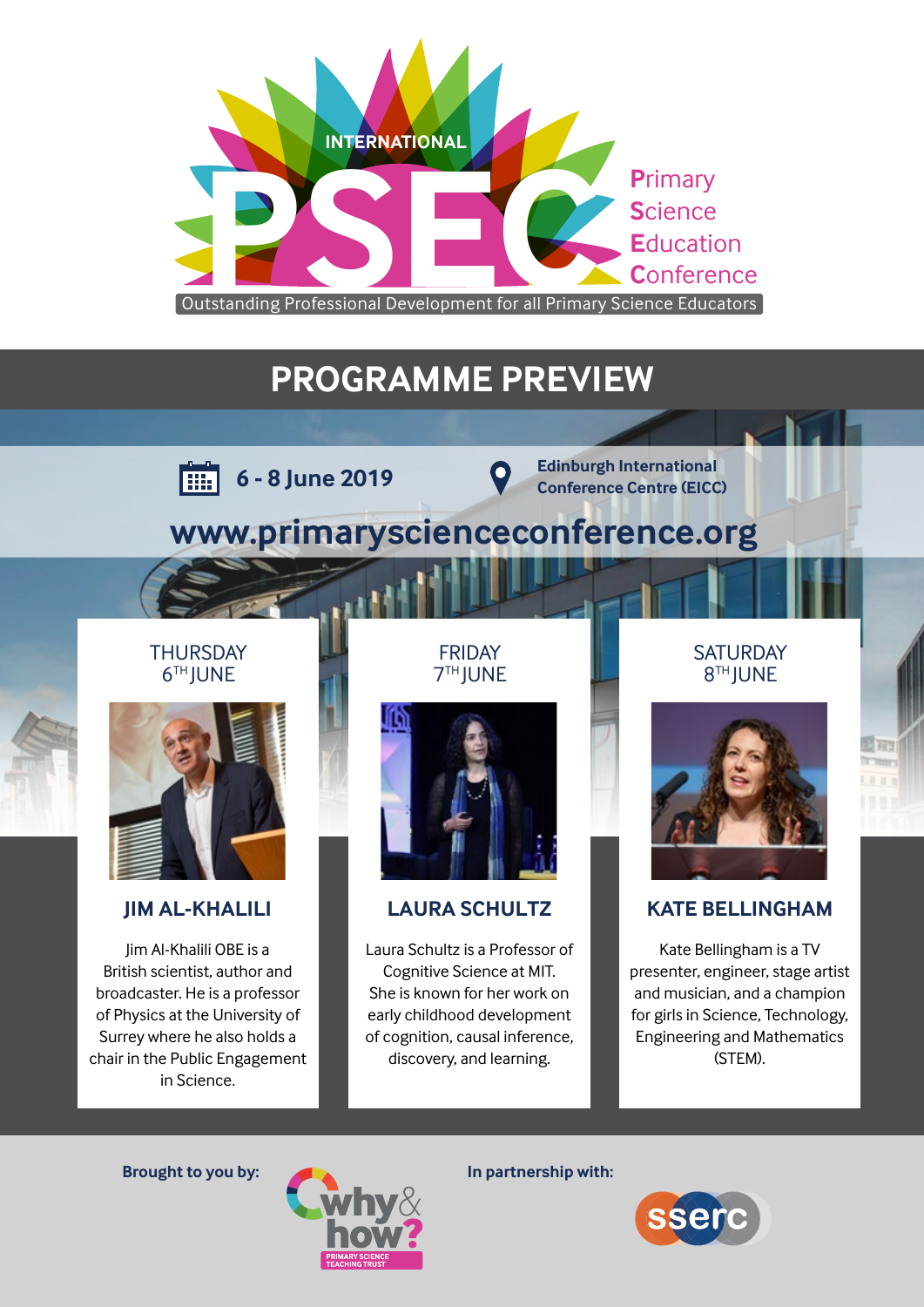# **DAY 1 - THURSDAY 6TH JUNE**

Engagement and enjoyment, working scientifically, assessment, outdoor learning, teachers as researchers

Over three days we are offering a varied and carefully chosen programme of the very best in professional development for primary science education, **delivered by experts**

**The rich programme will provide a daily combination of sessions including:**





## Jim Al-Khalili OBE



## **INTERACTIVE TALKS**

- 
- $\blacksquare$  Primary science opportunities in initial teacher education **Effective primary science: what does the academic research tell us?** ■ Drama as a formative assessment tool in primary science
- 
- Education for Our Planet
- **Engaging with natural history museums**
- Using images to inspire scientific thinking
- Accurate teacher assessment in primary science
- **The Brian Cox School Experiments Helping you to make experimental science easy and relevant**

## **REFLECTIVE SEMINARS**

- TAPS: making a lasting whole school impact
- The importance of engaging children in real scientific research
- **Impact of Scotland's National Primary Cluster Programme in Science and Technology**
- **Learning science outside**
- Evaluating your practice from different research perspectives
- $\blacksquare$  Strengthening links between schools and phases
- The teacher as a researcher



## **PRACTICAL WORKSHOPS**

Creative approaches to understanding evolution  $\blacksquare$  Taking your science classroom outside TAPS: supporting progression  $\blacksquare$  Discover the natural world  $\blacksquare$  Peer assessment using video Creative approaches to 'working scientifically' **Quantity Getting hands-on in your classroom** Eliciting understanding through practical exploration  $\blacksquare$  Standing on the shoulders of giants Australian Aboriginal tool-making SSERC and CLEAPSS practical workshop Enabling child-led enquiry at breaktimes  $\blacksquare$  Developing talk and explanation skills



## **PRACTICAL PICK & MIX**

Primary STEM ideas ■ STEM bags ■ Science from scrap

| 10:30 | Arrival, Registration and Coffee |  |  |
|-------|----------------------------------|--|--|
| 12:00 | Welcome                          |  |  |
| 12:15 | Keynote Talk - Jim Al-Khalili    |  |  |
| 13:15 | Lunch and Exhibition             |  |  |
| 14:00 | <b>Session One</b>               |  |  |
| 15:15 | Coffee                           |  |  |
| 15:45 | <b>Session Two</b>               |  |  |
| 17:00 | <b>Exhibition Hall Event</b>     |  |  |
| 18:00 | Finish                           |  |  |

- 
- 

## **A DYNAMIC AND DIVERSE EXHIBITION**

A fantastic networking space to meet exhibitors offering a wide-range of resources and ideas to support your practice in science and across the primary curriculum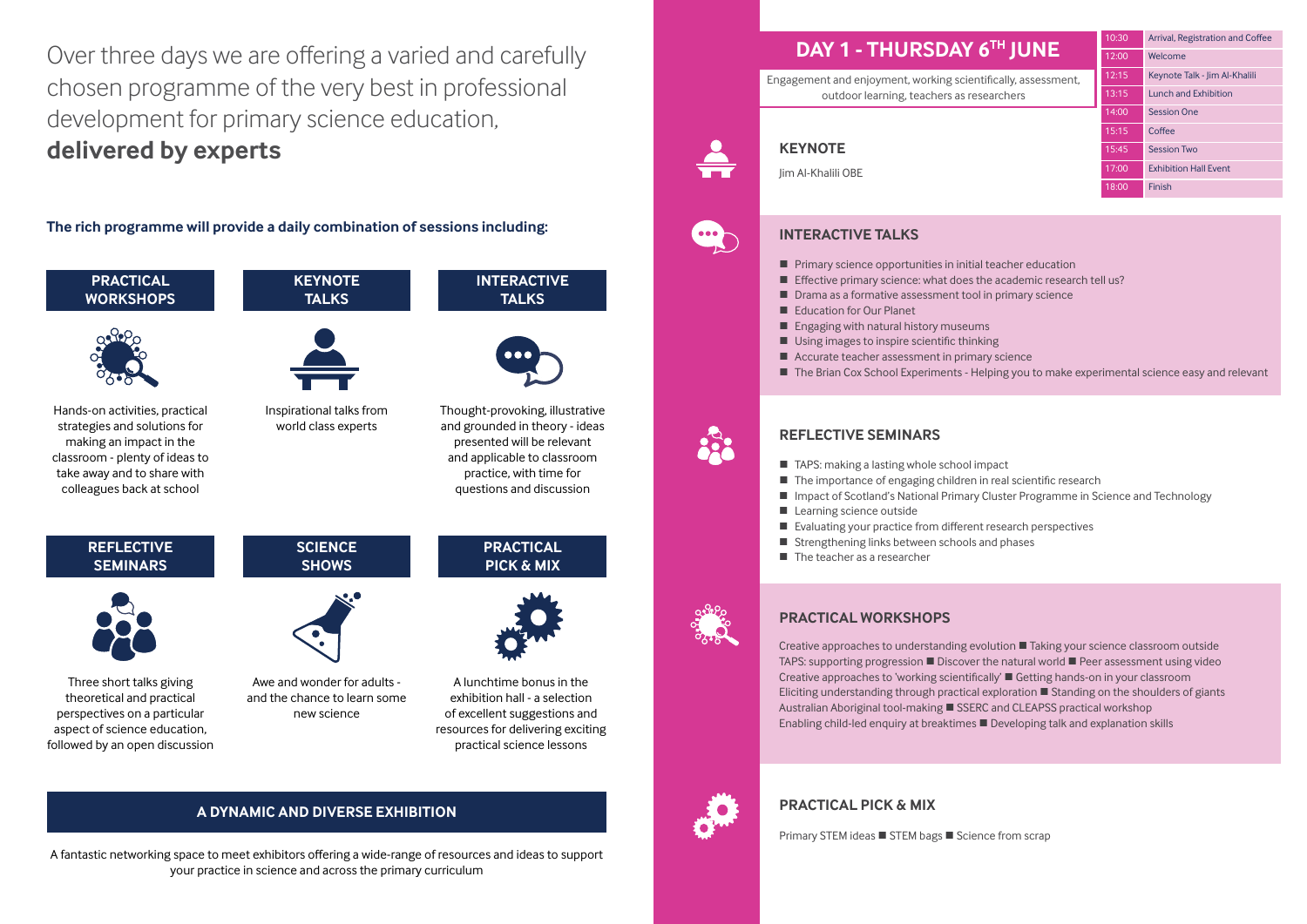- Developing curricula to foster creative, inquiry-based approaches to early years science
- The brain and learning: what do teaching professionals really need to know?
- $\blacksquare$  The importance of play
- $\blacksquare$  The Importance of excellent storytelling in science
- $\blacksquare$  There is no Planet B Listen to the children: they want to make a difference
- A focused approach to inclusive teaching and learning
- Who's more creative than me?
- $\blacksquare$  Let's talk about animals and their lifestyles
- $\blacksquare$  The science of positivity: improving teacher well-being
- $\blacksquare$  How do teachers learn to ask good questions in science?
- Towards developing a model to address the crisis of teaching and learning science in South African schools



## **KEYNOTE**

## Professor Laura Schultz



## **INTERACTIVE TALKS**

### **REFLECTIVE SEMINARS**

- $\blacksquare$  Children's scientific questioning are we nearly there yet?
- $\blacksquare$  Science learning in the early years
- Using children's dialogue to support progress in their learning
- Creative approaches
- Playing to teach and learn: pedagogies, challenges and ideas

## **PRACTICAL WORKSHOPS**

Science, por favor!  $\blacksquare$  Science Through Stories  $\blacksquare$  Bringing the Jurassic Coast to your classroom Tailoring science learning for SEND  $\blacksquare$  Swinging sixties science  $\blacksquare$  Recording in primary science The elements and the Periodic Table at Primary School **Sensory Science - look, listen, sniff, feel** Addressing transition issues in inquiry science  $\blacksquare$  Exploring chemistry in SEND schools Improving writing through science  $\blacksquare$  Engaging learners through cross-curricular real life problems Where the great fire of London meets science enquiry  $\blacksquare$  Language Skills through Experiments Literacy in science ■ Science In My Pocket ■ Fairytale physics ■ Nurturing Schools "Naturehoods" Help! How can I get more science into my teaching?  $\blacksquare$  Science Through the Senses Beyond the bug hunt  $\blacksquare$  Supermarket science  $\blacksquare$  Scotland beneath your Feet  $\blacksquare$  Perfume Chemistry Linking science and literacy **E** SunSpaceArt **E** Running a Stargazing Event **E** Science out of the box STEM, science capital, unconscious bias, tr leadership



 $\bullet$ 

## **PRACTICAL PICK & MIX**

Ten Green bottles – upcycling science ■ Origami science ■ Making butter ■ STEMaStory

# **DAY 2 - FRIDAY 7TH JUNE**

The science of learning, play and early years, creativity, crosscurricular science, SEND, emotional well-being

> Visit the **PSTT Children's Conference at PSEC** today - see overleaf for more details

## **DAY 3 - SATURDAY 8**

## **KEYNOTE**

Kate Bellingham

## **INTERACTIVE TALKS**

- 'Girl' brains and 'boy' brains? Pink and blue or fifty shades of grey? ■ Using the STEM Academy model to Improve Confidence, Co-creation and Continuity
- 
- Tackling gender issues in STEM 3 -18
- 
- 
- Improving gender balance: promoting equity through exploring gender stereotypes ■ Unplugged computer science and information handling  $\blacksquare$  Raising STEM career aspirations through the primary years
- $\blacksquare$  Space in the primary curriculum
- $\blacksquare$  Scientist of the week: breaking down STEM stereotypes Using engineering habits of mind with primary trainee teachers to support children's learning in **STEM**

# **REFLECTIVE SEMINARS**

- $\blacksquare$  Science capital and its relevance in primary schools
- $\blacksquare$  Key stage 2/3 Transition
- Engaging children in science through real cutting-edge research
- Careers and the primary science curriculum
- Subject Leadership
- The STEM Education and Training Strategy for Scotland

## **PRACTICAL WORKSHOPS**

Explore STEM through dance and arts  $\blacksquare$  Using microscopy to enrich teaching SciPads – using technology in science ■ Embedding digital technology



## **PRACTICAL PICK & MIX**

Fizz pop  $\blacksquare$  STEM centres - makerspaces  $\blacksquare$  Practical ideas for geosciences  $\blacksquare$  Creating a makers' space



A Pollutant's Tale

## **SCIENCE SHOW**

| 08:30 | <b>Arrival and Registration</b> |  |
|-------|---------------------------------|--|
| 09:00 | Keynote Talk - Laura Schultz    |  |
| 10:30 | Coffee                          |  |
| 11:15 | <b>Session Three</b>            |  |
| 12:30 | Lunch and Exhibition            |  |
| 13:30 | <b>Session Four</b>             |  |
| 14:45 | Coffee                          |  |
| 15:30 | <b>Session Five</b>             |  |
| 17:00 | Drinks reception                |  |
| 18:00 | Finish                          |  |

|                    | 08:30 | <b>Arrival and Registration</b> |
|--------------------|-------|---------------------------------|
| <sup>TH</sup> JUNE | 09:00 | Keynote Talk - Kate Bellingham  |
| ansition, subject  | 10:15 | <b>Session Six</b>              |
|                    | 11:30 | Coffee                          |
|                    | 12:00 | <b>Session Seven</b>            |
|                    | 13:15 | <b>Lunch and Exhibition</b>     |
|                    | 14:00 | <b>Science Show</b>             |
|                    | 15:00 | Conference close                |
|                    |       |                                 |

- 
- 
- 
- Using floor books for teaching, learning and assessment **C** Creating innovative science resources Data hunters on Mars  $\blacksquare$  Making electronic books for science  $\blacksquare$  Premier League primary science Fat, fins, feathers, fur and the freezing cold!  $\blacksquare$  e-bug – using classroom gaming as a learning tool Light fantastic!  $\blacksquare$  Cooking like a polar explorer  $\blacksquare$  Enhancing science with digital technology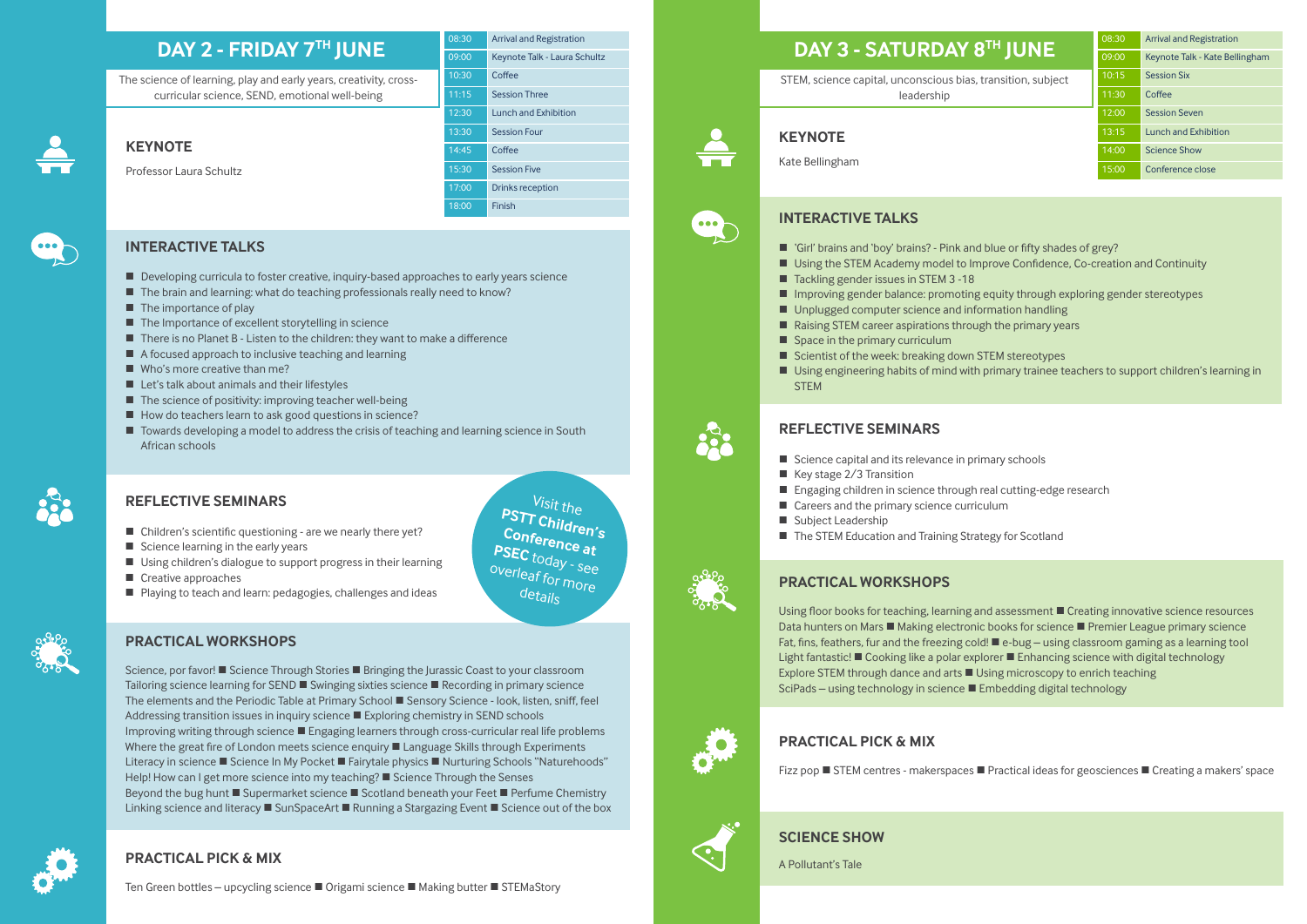## **If you have any queries about PSEC or eligibility for discounts, please contact us on [info@primaryscienceconference.org](mailto:info%40primaryscienceconference.org?subject=PSEC%20Query)**

Tickets to PSEC 2019 are competitively priced in response to the tight budgets faced by many schools. Each pass is inclusive of lunch and refreshments. *10% Discount for all teachers attending from the same school\**

**DELEGATE TICKETS**

 **I went home bursting with ideas EEE ng with ideas 99** 

\* NB PhD students and Teaching Assistants are eligible for tickets at the Teacher Rate.

1 Limited availability

*\*Applicable to Teacher Rate tickets only.*





We are very fortunate that several organisations have generously donated funding for bursaries to enable teachers to come to our Primary Science Education Conference 2019.

Bursaries are worth up to £1,000 and can be used to cover:

- A three day conference ticket
- $\blacksquare$  Hotel accommodation for the duration of the conference (two nights)
- Return travel to the conference venue
- $\blacksquare$  Two days of supply cover
- One ticket to a PSTT CPD follow up event after the conference (Ts and Cs apply and expenses for this are not covered)

# PSTT are offering an exciting opportunity for **all children** to participate in a **climate change-based science project** in their school

- Carry out a science project based on a climate change issue relevant to your local area
- All schools who sign up will receive a **free Climate Change Teachers' Project Pack**
- $\blacksquare$  Further support available for schools throughout the project
- Open to all primary schools

Apply for your school to present their project at the PSTT Children's Conference at PSEC. Children from thirty primary schools will be invited to PSEC to present their work on Friday 7<sup>th</sup> June.

> To be eligible to apply for a bursary, you must be a teacher who is employed in an infant, junior or primary school in the UK. You must have responsibility for the teaching of some science in your school although you do not need to be a science specialist. It is preferable, but not essential, that you are the subject leader for science.

## **TEACHER BURSARIES**

# Bursary applications will close on **December 14th 2018.** [Visit our website to download](https://primaryscienceconference.org/bursaries)

the application form.

**For more information and to register for your free Climate Change Teachers' Project Pack visit:**

[www.primaryscienceconference.org](https://primaryscienceconference.org/childrens-conference)



Selected projects will be presented by children at PSEC, giving delegates a wealth of inspiration for their own schools



# **ALSO ON DAY 2 - FRIDAY 7TH JUNE The PSTT children's conference at PSEC**





/primaryscienceteachingtrust [Join our 'PSTT Children's Conference @ PSEC' group](https://www.facebook.com/primaryscienceteachingtrust/)